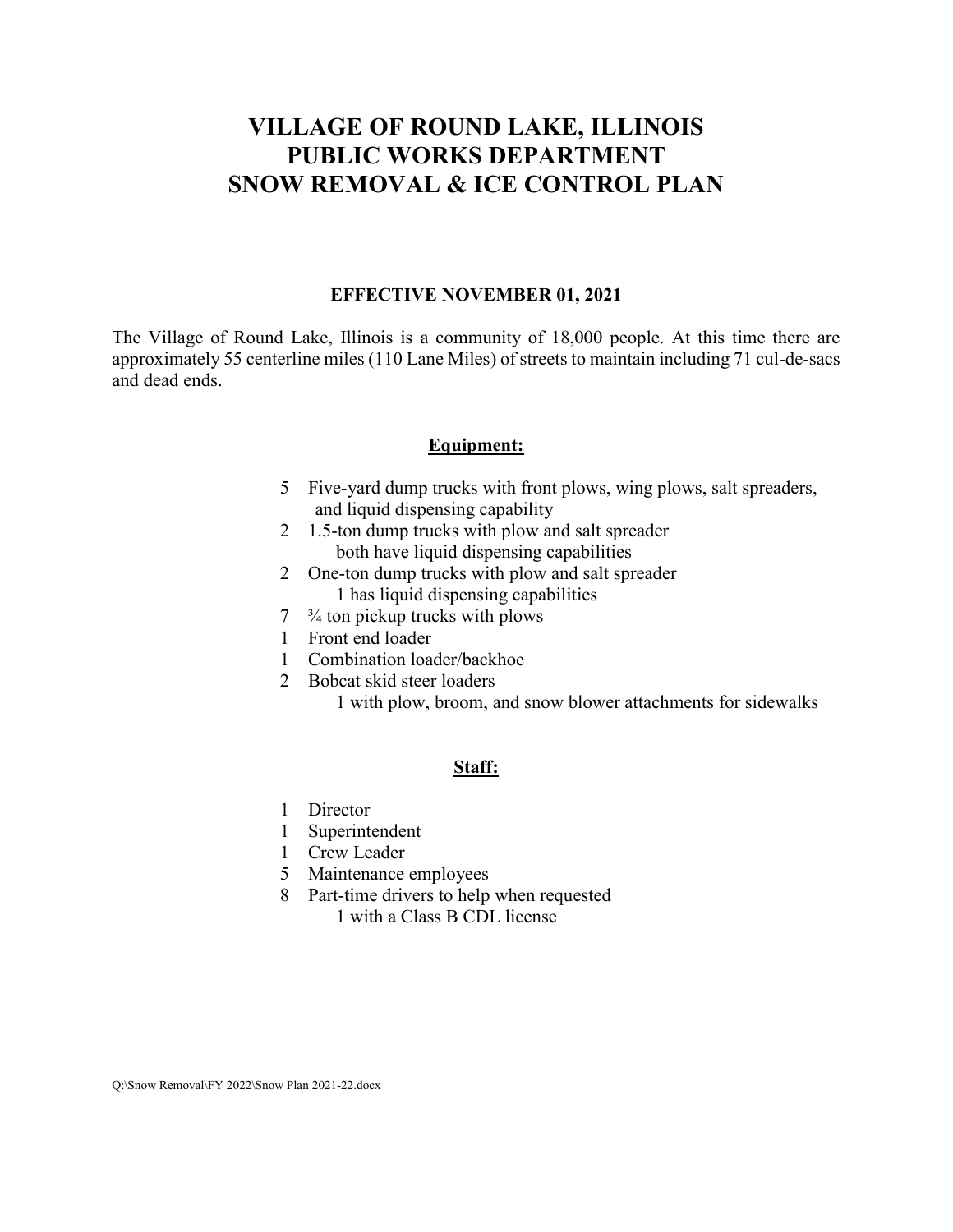#### **Routes:**

#### **Streets**

The Village is divided into nine snow removal routes. One truck is assigned to each route to clear the mainline streets and cul-de-sacs and/or dead ends on the particular route. As drivers finish their assigned routes, they assist other drivers on other routes as needed.

The individual snow removal routes are as follows:

| Route No.  | <b>Route Location</b>                                                        |
|------------|------------------------------------------------------------------------------|
| Route 1    | Silver Leaf Glen                                                             |
| Route 2    | Valley Lakes (north of Nippersink), Dawn Marie                               |
| Route 3    | Valley Lakes (south of Nippersink), Emerald Bay, High Point                  |
| Route 4    | Valley Lakes N.E., Hart Rd., & Industrial Park                               |
| Route 5    | Parkview Phase I and II                                                      |
| Route 6    | Down Town area (south of IL 134), Capri/Avilon,<br>Park/Orchard/Lincoln area |
| Route 7    | Madrona Village, Madrona Ridge & Bradford Place                              |
| Route 8    | Prairie Walk, Lakewood Grove & Lakewood Orchard                              |
| Route 9    | Lakewood (south of IL 60)                                                    |
| Contract A | Old town (north of IL 134)                                                   |
| Contract B | <b>Bright Meadows</b>                                                        |
| Contract C | Metra Parking lots                                                           |

A twenty mile per hour maximum speed limit is set for all routes in residential areas during plowing operations.

Salting operations are typically done after the snow has stopped and/or during the last pass with the plow truck. There are however, certain hills, intersections, and curves that are salted more frequently. Depending on the weather forecast, pre-salting or pre-wetting operations may be done prior to a weather event.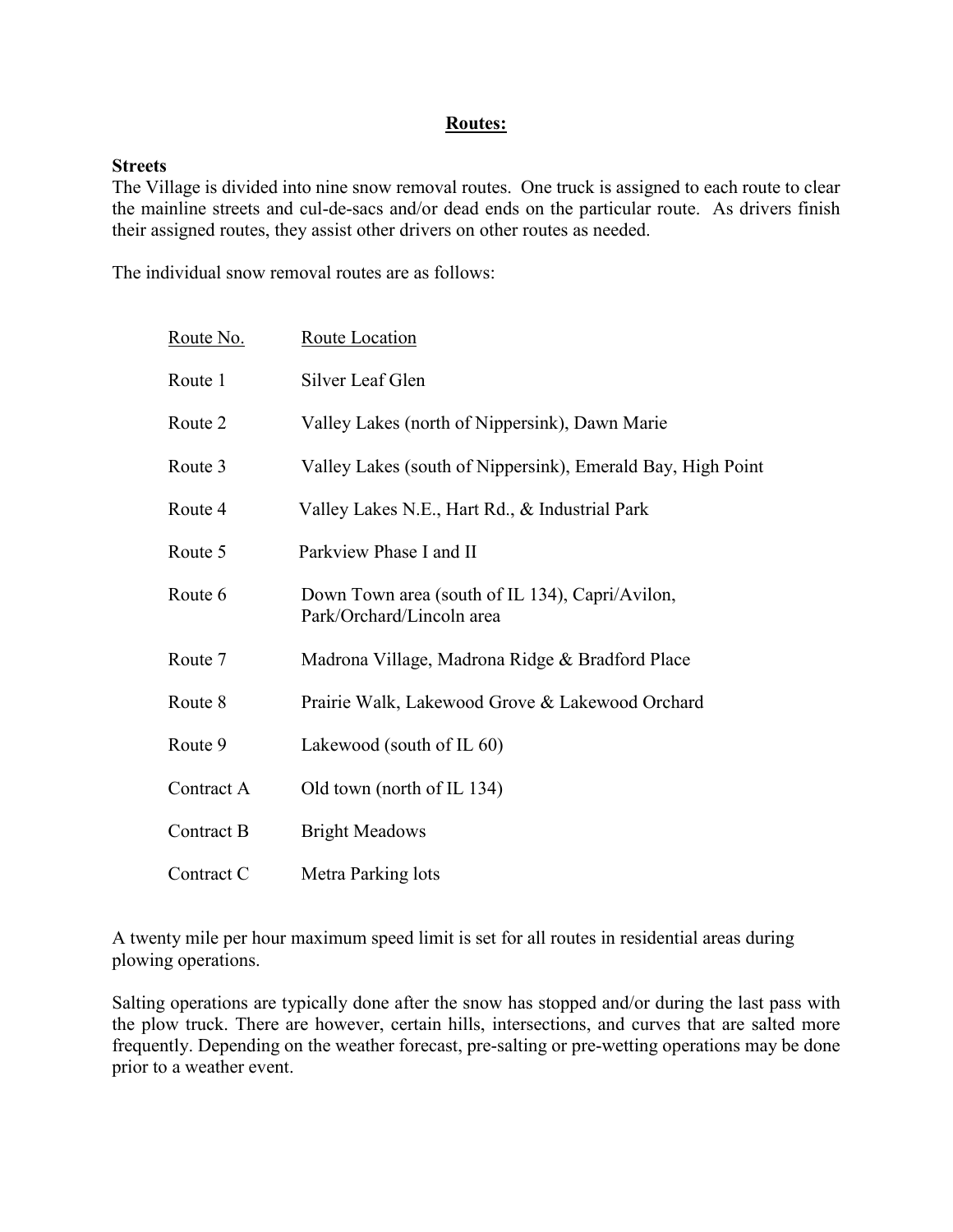## **Sidewalks**

Public Works has one part-time seasonal employee intended to be used mainly for snow removal on sidewalks. However, streets are considered a higher priority and sidewalks will only be cleared after streets have been cleared or adequate resources are available to clear both street and sidewalks simultaneously. Whenever possible, sidewalks and Village Hall areas will be cleared before 7:00 AM on school days. The equipment used for this operation consists of a skid steer loader and a walk behind snow blower.

Sidewalks to be cleared are as follows:

- o Nippersink Road from Cedar Lake Road to the Village School
- o Hart Road from Cedar Lake Road to Route 134
- o Sunset Road from Hart Road to Long Lake Drive
- o Cedar Lake Road from Route 134 to Park Road
- o Commuter walk areas at the intersection of Cedar Lake Road and Route 134
- o Bright Meadows Subdivision Path from Forest Avenue to Wildspring Road
- o Lincoln Avenue Bike/Pedestrian Path
- o Police and Public Works building
- o Hillandale Drive from Maple Lane to Round Lake Park
- o Village Hall and Annex sidewalks
- o Townline Road. from Bacon Road to Cedar Lake Road
- o Washington Street from Greenwood to Cedar Lake Road
- o Long Lake Drive from N. Lotus Drive to Sunset Drive
- o Wagonwood Rd path to Nippersink & Nippersink from path to school entrance
- o Goodnow Blvd from Avilon Ave to Route 134 and entrance to Metra parking lot across from Goodnow Blvd.
- o N. Rosedale Ct from Cedar Lake Rd to the school entrance
- o S. Rosedale Ct from Cedar Lake Rd to the school entrance

#### **Downtown Business District**

Downtown business owners are expected to clear the snow from the sidewalks in front of their respective business by placing the snow at the curb. Staff will periodically load out the snow that has been deposited at the curb.

## **Equipment Preparation**

Prior to November 1<sup>st</sup>, snowplows and salt spreaders will be prepped and mounted on the vehicles and checked for proper operation. In early November, staff will conduct a dry run of all of the routes to check for route hazards, familiarize themselves with any new streets added to their routes and check for proper equipment operation. At that time the drivers note any hazards or problems with their truck or equipment. Any issues will be addressed and repaired. Staff intends to have the fleet completely fitted and operational by the second week in November.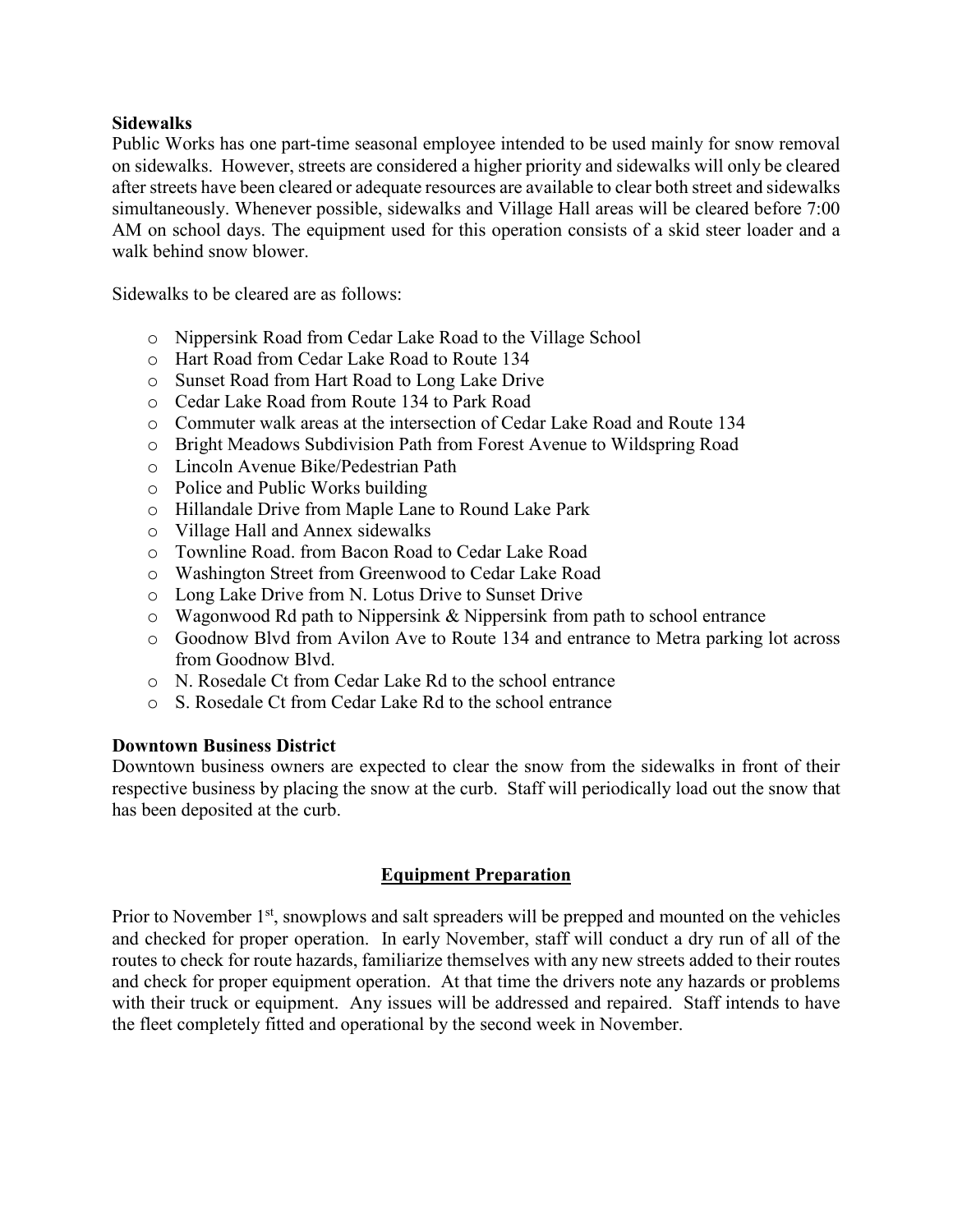## **Storm Call-Out Procedure**

The Director of Public Works will initiate winter operations based on various local forecasts and actual road conditions. Whenever possible, personnel will be notified in advance of the likelihood of winter operations and an anticipated start time. Contractors for routes Contract A and Contract B will be called out when PW staff is called out so all roads get treated at the same time.

Because Public Works only has 6 full time maintenance staff it is not advisable to run two shifts for storm events. This means that streets may accumulate up to two or three inches of snow before staff begins removal operations. If the forecast shows a prolonged period of snow, staff may delay their start time to try and finish their shift as the storm is ending. If snow falls during the late evening or overnight, staff will generally attempt to start in the early morning to have roads cleared by 7:00 AM for the morning commute. Weather events will ultimately dictate start and stop times.

## **Anti-Icing Resources**

#### **Salt**

For the upcoming winter season, the Village has contracted with Morton Salt, Inc. for 1,600 tons of rock salt. The Village's salt barn located at the Public Works facility can only hold approximately 500 tons of salt, therefore salt deliveries will be required periodically throughout the winter.

## **Liquids**

Public Works has a 6,200-gallon tank and a 1,200-gallon tank for anti-icing liquids. Staff intends to use a chemical blend called Thermapoint R purchased from Industrial Systems Ltd. and calcium chloride purchased from Lake County. The liquids will be used depending on pavement temperature. Salt brine is generally effective down to 15 °F while the proposed mixtures can be effective down to -10 °F. Liquids can be applied before, during or after a snow event.